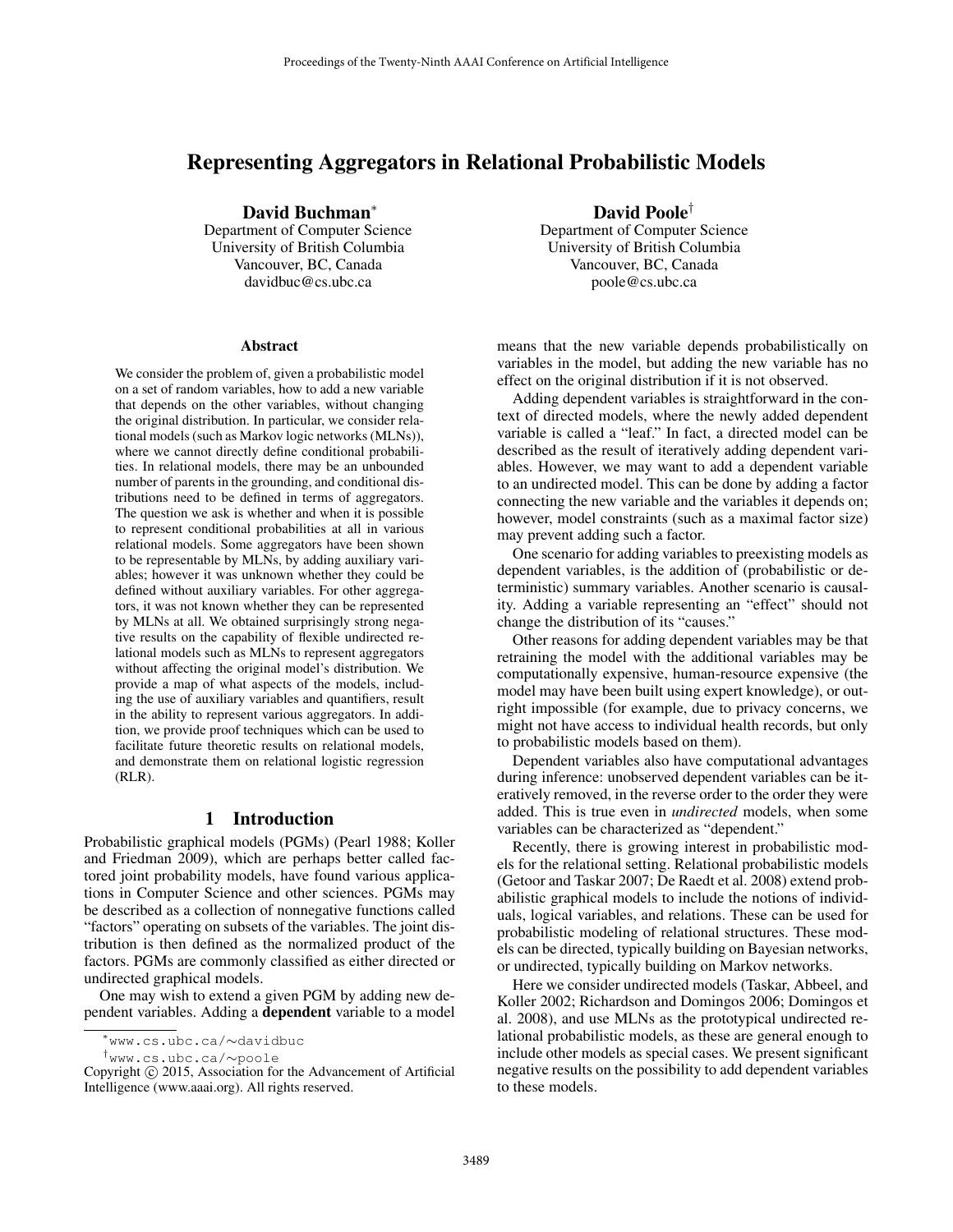### 2 Background

Consider a set of variables  $x = \{x_1, \ldots, x_n\}$ . A factor  $f(\mathbf{x}_f) \geq 0$  is a nonnegative function over a subset  $\mathbf{x}_f \subseteq \mathbf{x}$ , called its **scope**.  $|x_f|$ , the number of variables in the scope, is called the **factor size**. A factor  $f(\mathbf{x}_f) > 0$  is called **positive**. A probabilistic graphical model (PGM) is a pair  $\mathcal{M} =$  $(x, \mathcal{F})$ , where x is a set of variables and  $\mathcal F$  is a set of factors over subsets of x. The joint distribution is the normalized product of the factors:  $\bar{\mathrm{P}}_{\mathcal{M}}(\mathbf{x}) := \frac{1}{Z} \prod_{f \in \mathcal{F}} f(\mathbf{x}_f)$ , where  $Z$ is the **partition function**. M is **positive** if  $\forall x, P_{\mathcal{M}}(x) > 0$ .

#### 2.1 Dependent Variables

The concept of "dependent variables" cannot be defined given only a joint distribution. One has to compare two models, one with the variable and one without:

**Definition 1.** Consider a probabilistic model  $M_0$  rep*resenting a joint probability distribution*  $P_{\mathcal{M}_0}(\mathbf{x})$ , which we alter resulting in  $\mathcal{M}_1$ , representing  $P_{\mathcal{M}_1}({\bf x},x')$ P )*. If*  $P_{\mathcal{M}_1}(\mathbf{x}, x') = P_{\mathcal{M}_1}(\mathbf{x}) = P_{\mathcal{M}_0}(\mathbf{x})$ , *i.e.*, *if the marginal distribution over the original variables does not change, then we call this alteration an addition of a dependent variable*  $x'$ , with the CPD  $P_{\mathcal{M}_1}(x' | \mathbf{x})$ .

Note that  $x'$  does not have to actually depend on other variables; just as in a Bayes net, variables do not have to actually depend on their parents.

Modeling dependent variables is a different concept than modeling conditional probability distributions (CPDs). Consider an undirected model with variables x, to which we add a new variable  $x'$  and associated factors. The factors involving x' define the CPD  $P(x' | x)$ . However, if x' is not observed and we sum it out of the model (Zhang and Poole 1994; Dechter 1996), we may get a new factor which alters the distribution of the original model. When this happens, we cannot say that  $x'$  was "added as a dependent variable."

Example 1. *Consider a model representing the uniform distribution over*  $x_1, x_2 \in \{0, 1\}$ *, which we want to extend by adding*  $x'$  ∈ {0,1} *with*  $P(x' | x_1, x_2) \propto (1 +$  $(x_1x')(1+x_2x')$ . Consider adding the factors  $f_1(x_1,x')=$  $1 + x_1x' = \begin{bmatrix} 1 & 1 \\ 1 & 2 \end{bmatrix}$  and  $f_2(x_2, x') = 1 + x_2x' = \begin{bmatrix} 1 & 1 \\ 1 & 2 \end{bmatrix}$ . The new model represents the CPD  $P(x' | x_1, x_2)$  cor*rectly; however,*  $x_1$  *and*  $x_2$  *are now correlated. We have altered the original distribution*  $P(x_1, x_2)$ , hence x' was *not "added as a dependent variable." However, also adding*  $f_3(x_1, x_2) = \begin{bmatrix} 15 & 10 \\ 10 & 6 \end{bmatrix}$  *uncouples*  $x_1$  *and*  $x_2$ *, resulting in the addition of* x <sup>0</sup> *as a dependent variable. Note that*  $f_1(x_1, x') f_2(x_2, x') f_3(x_1, x_2) = constant \cdot P(x' | x_1, x_2),$ hence we "decomposed"  $P(x' | x_1, x_2)$  to pairwise factors.

### 2.2 Relational Probabilistic Models

The relational setting is based on populations, each of which is a set of **individuals**, which might not be specified in advance. The relational setting introduces parametrized random variables (PRVs), which are random variables (RVs) parametrized by logical variables. Each logical variable can refer to any individual from a specific population. A specification of the sets of individuals in each population defines a grounding, where every PRV defines a multidimensional array of random variables.

When defining probabilistic models for the relational setting, it is common to introduce **parametrized factors** (PFs), which are nonnegative functions whose scope includes PRVs parametrized by logical variables. In each grounding, each PF is instantiated once for each combination of choices of individuals by the logical variables used in its definition. A set of PFs is therefore a compact description of a PGM for every possible grounding.

Markov logic networks (MLNs) (Richardson and Domingos 2006; Domingos et al. 2008) is a commonly used framework for defining relational probabilistic models. MLNs use binary PRVs assuming the values "false" and "true" (we use 0 and 1), and express PFs using weighted logic formulae with log-probability notation. For example, a weighted MLN formula  $\langle w, A(x) \vee A(y) \rangle$  represents the PF  $f(A(x), A(y)) = e^{w\mathbb{I}_{A(x)\vee A(y)}}$ , where I is the indicator function:  $\mathbb{I}_{false} = 0$ ,  $\mathbb{I}_{true} = 1$ . In order to represent hard constraints (zero probabilities), formulae with infinite weights are sometimes allowed. A weighted MLN formula  $\langle \infty, \psi \rangle$  (or, more precisely,  $\langle -\infty, \neg \psi \rangle$ ) is equivalent to a PF defined by the indicator function  $\mathbb{I}_{\psi}$ . MLN formulae that contain quantifiers, e.g.  $\exists x A(x)$ , or the equality operator between logical variables, cannot readily be expressed using PFs as defined here. Note that normalization is defined per grounding, so Z depends on the population sizes.

**Definition 2.** *Consider a relational probabilistic model*  $\mathbb{M}_0$ *with PRVs* **X** *which we alter resulting in*  $M_1$  *with PRVs*  $\mathbf{X}\cup\{X'\}$ *. If, for every grounding, the distribution over*  $\mathbb{M}_0$ *'s ground variables remains the same, then we call this alter*ation an **addition of a dependent PRV** X'.

#### 2.3 Aggregators

Directed relational models give rise to aggregators: random variables whose set of parents in the grounding depends on population sizes, and so may be unbounded. The simplest such case is an unparametrized (i.e., grounded to a single variable) binary PRV B that depends on a single binary PRV  $A(x)$ . Surprisingly, we obtained strong negative results even for this simple case, and therefore have not considered more complex ones. We use  $n$  for the relevant population size,  $A_1, \ldots, A_n$  or  $A_{1..n}$  for the ground variables, and  $n_0$  and  $n_1$  for the **counts**, i.e., the number of variables  $A_i$  assigned 0 and 1 respectively, with  $n = n_0+n_1$ . Due to exchangeability (the identities of the individuals do not matter), the distribution over  $B$  in the grounding only depends on the counts, so we may define aggregators as functions from counts to distributions over  $B: P(B \mid A_{1..n}) = P(B \mid n_0, n_1)$ .

Several such unbounded-sized aggregators have gained popularity in the literature. A few common ones for binary variables are listed in Table 1 (left & center). Deterministic AND and OR correspond to noisy AND and OR with  $\alpha = 0$  (taking  $0^0 = 1$ ). A "random mux"<sup>1</sup> (or "average"),

<sup>&</sup>lt;sup>1</sup>A multiplexer, or mux, is an electronic device that receives  $n$ inputs and a  $\log_2 n$ -bit "select" signal. The input indexed by "select" is sent as the mux's output. We call this aggregator a "random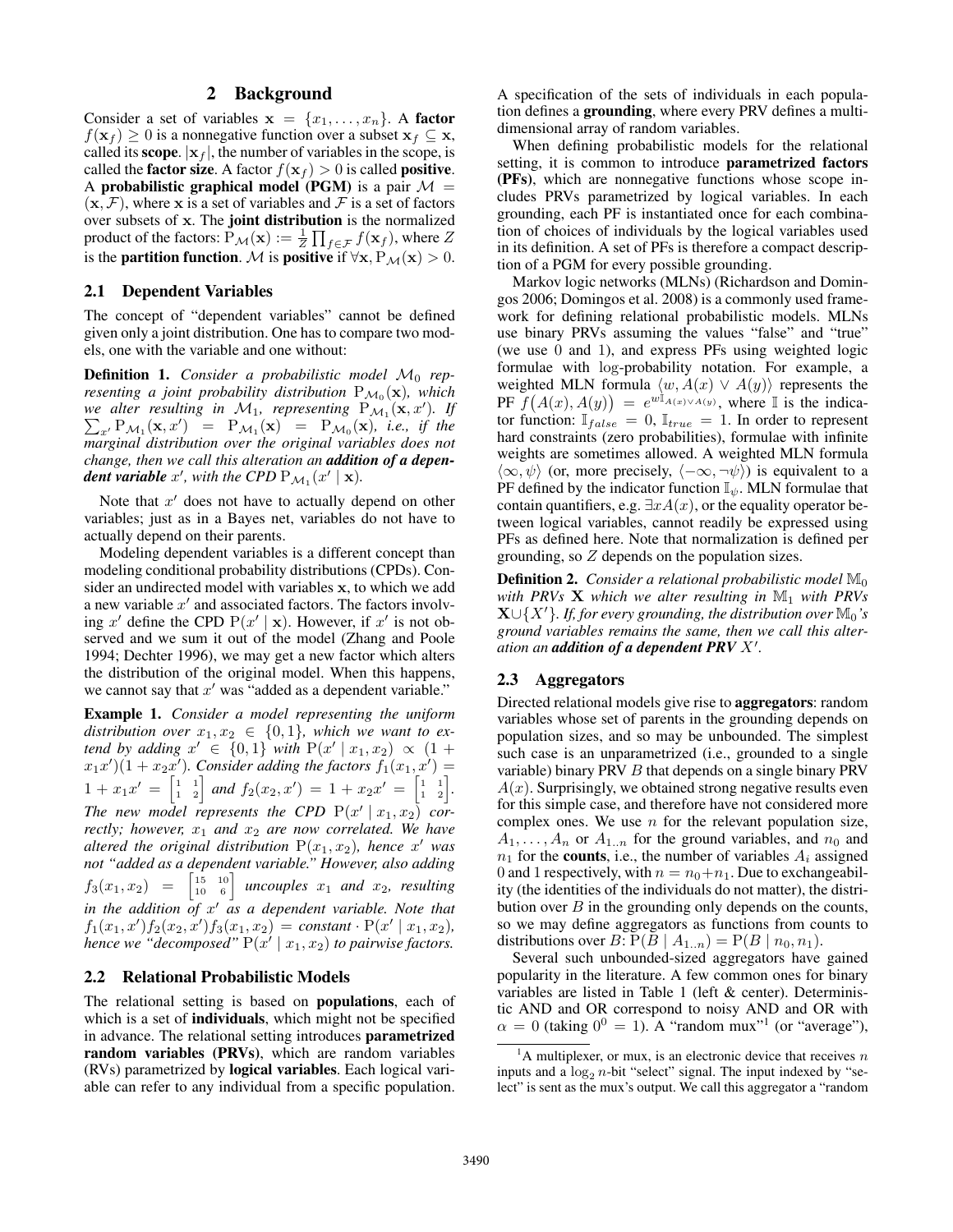|                       | Table 1: Our Results for Common Binary Aggregators. |                                                                            |                    |       |                           |  |  |  |  |
|-----------------------|-----------------------------------------------------|----------------------------------------------------------------------------|--------------------|-------|---------------------------|--|--|--|--|
|                       | Aggregator                                          | $P(B=1)$<br>$n_0, n_1)$                                                    | <b>Parameters</b>  | Thm 2 | Thm 4                     |  |  |  |  |
|                       | AND                                                 | $\mathbb{I}_{n_0=0}$                                                       |                    | no    | yes                       |  |  |  |  |
|                       | OR.                                                 | $\mathbb{I}_{n_1\geq 1}$                                                   |                    | no    | yes                       |  |  |  |  |
| Deterministic:        | At least $t$ 1's                                    | $\mathbb{I}_{n_1>t}$                                                       | t > 0              | no    | yes                       |  |  |  |  |
|                       | <b>XOR</b>                                          | $1+(-1)^{n_1}$                                                             |                    | no    | no                        |  |  |  |  |
|                       | At least $t\%$ 1's                                  | $\perp n_1/(n_0+n_1) \geq t$                                               | 0 < t < 1          | no    | no                        |  |  |  |  |
| "Hybrid":             | Majority                                            | $\frac{1}{2} \mathbb{I}_{n_1=n_0} + \mathbb{I}_{n_1>n_0}$                  |                    | no    | no                        |  |  |  |  |
|                       | Noisy AND                                           | $\alpha^{n_0}$                                                             | $\alpha \in [0,1]$ | no    | approximated              |  |  |  |  |
|                       | Noisy OR (Pearl 1988, §4.3.2)                       | $-\alpha^{n_1}$                                                            | $\alpha \in [0,1]$ | no    | approximated              |  |  |  |  |
| <b>Probabilistic:</b> | Random mux (or "average")                           | $\frac{n_1}{n_0+n_1}$                                                      |                    | no    | no                        |  |  |  |  |
|                       | Logistic regression                                 | $1/(1+e^{-(w+w_0 n_0+w_1 n_1)})$                                           | $w, w_0, w_1$      | no    | no(approx if $w_0w_1>0$ ) |  |  |  |  |
|                       | Relational logistic regr. (RLR)                     | $1/(1+e^{-\sum_{(L,F,w)}w\sum_{L}F_{\Pi,x\to X}})\{\langle L,F,w\rangle\}$ |                    | no    | no(approx if )            |  |  |  |  |

Table 1: Our Results for Common Binary Aggregators.

can be described as a variable that chooses one parent by random and copies its value. Relational logistic regression (RLR) (Kazemi et al. 2014) extends logistic regression to multiple parents and complex interactions.

Our results make heavy use of "saturated" aggregators:

**Definition 3.** An aggregator  $P(B | A_{1..n})$  is S-saturated *for an integer*  $S \geq 0$  *if, for any given* n,  $P(B \mid A_{1..n})$  *is equal for all assignments for which*  $n_0, n_1 \geq S$ . An aggre*gator is saturated if it is* S*-saturated for some* S*.*

In other words, when B has  $S$  parents that are 0 and  $S$ that are 1, it is indifferent to the values of the rest. (It may, however, depend on the population's *size*.) An aggregator is S-saturated if and only if it can be written as:

 $P(B \mid A_{1..n}) = P(B \mid min(n_0, S), min(n_1, S), n).$ 

#### 2.4 Literature on Aggregators in Undirected Models

We set out to explore, how a new aggregator PRV  $B$  may be added to an existing MLN as a dependent PRV, i.e., *without altering the original distribution*. Table 2 describes how our results relate to the literature. A notable positive result was given by Natarajan et al. (2010), who showed how a class of aggregators may be represented using MLNs. In order to represent aggregators, they introduced  $\Theta(n)$  auxiliary variables, and used a few special constructs: hard constraints, expressed using infinite weights; the equality operator  $("="")$ ; and existentially quantified formulae (e.g.,  $\forall x A(x)$  and  $B \wedge \exists x \exists y (x \neq y) \wedge A(x) \wedge A(y)$ .

It was not at all clear whether it was mandatory to use all of these constructs to model dependent aggregators. In particular, the auxiliary variables are likely to considerably slow down inference (Natarajan et al. 2010). We thus adopted the same setting, but without introducing auxiliary variables. We found (Theorem 4) that without introducing auxiliary variables, only saturated aggregators can be modeled. Given "enough" 0s and "enough" 1s among  $A_{1..n}$ , a dependent variable  $B$  becomes indifferent to the values of the rest. We thus characterized which aggregators can be modeled without auxiliary variables, which can be approximated arbitrarily well, and which cannot even be approximated. This is a

mux" because it can be seen as a mux with a uniform distribution over "select."

strong negative result, implying that despite the very flexible model, only a restricted form of aggregators can potentially be modeled or approximated, thus pointing out the cruciality of auxiliary variables to the modeling, and characterizing which aggregators require them.

We also investigated the same setting, but when also prohibiting quantifiers. We discovered (Theorem 2) that this only allows "0-saturated" aggregators, where  $B$  is independent of the other variables in all possible ground models, but  $P(B)$  may be a different constant in different groundings. This is a strong negative result, since in practice aggregators are used to represent a dependency on the values of their parents, and none can be modeled in this setting. This is surprising, as the setting is still very flexible, allowing for an arbitrarily large number of formulae, arbitrarily large number of free variables, "=", and hard constraints.

Poole et al. (2012) looked at a simpler setting, and showed that no aggregators could be represented in MLNs where formulae only involve a single instance of  $A(x)$ , i.e., without pairwise factors among the parents. We show aggregators cannot be represented even with pairwise factors, and even with factors over arbitrarily many variables (Theorem 2).

Empirical work on the non-relational case has demonstrated benefit in modeling interactions among more than two variables in undirected models (Dahinden et al. 2007; Schmidt and Murphy 2010; Buchman et al. 2012).

Relational logistic regression (RLR) (Kazemi et al. 2014) can be described as the directed counterpart of MLNs. RLR's definition prevents "side effects" when adding variables, making it easier to model aggregators. Recently, Poole et al. (2014) examined the dependency of variables on population size and model parameters for simple relational models, both undirected (MLN) and directed (RLR).

Jain, Barthels, and Beetz (2010) defined "adaptive MLNs" (AMLNs) as models extending MLNs by allowing formula weights to depend on attributes of the grounding, such as population sizes. They did not address the question of representing aggregators as dependent variables in these more flexible models, which is still an open problem.

### 3 DI-MLNs: A Normal Form for MLNs

Two of our main results, Theorems 2 and 4, are negative results. Proving them requires proving a property ("cannot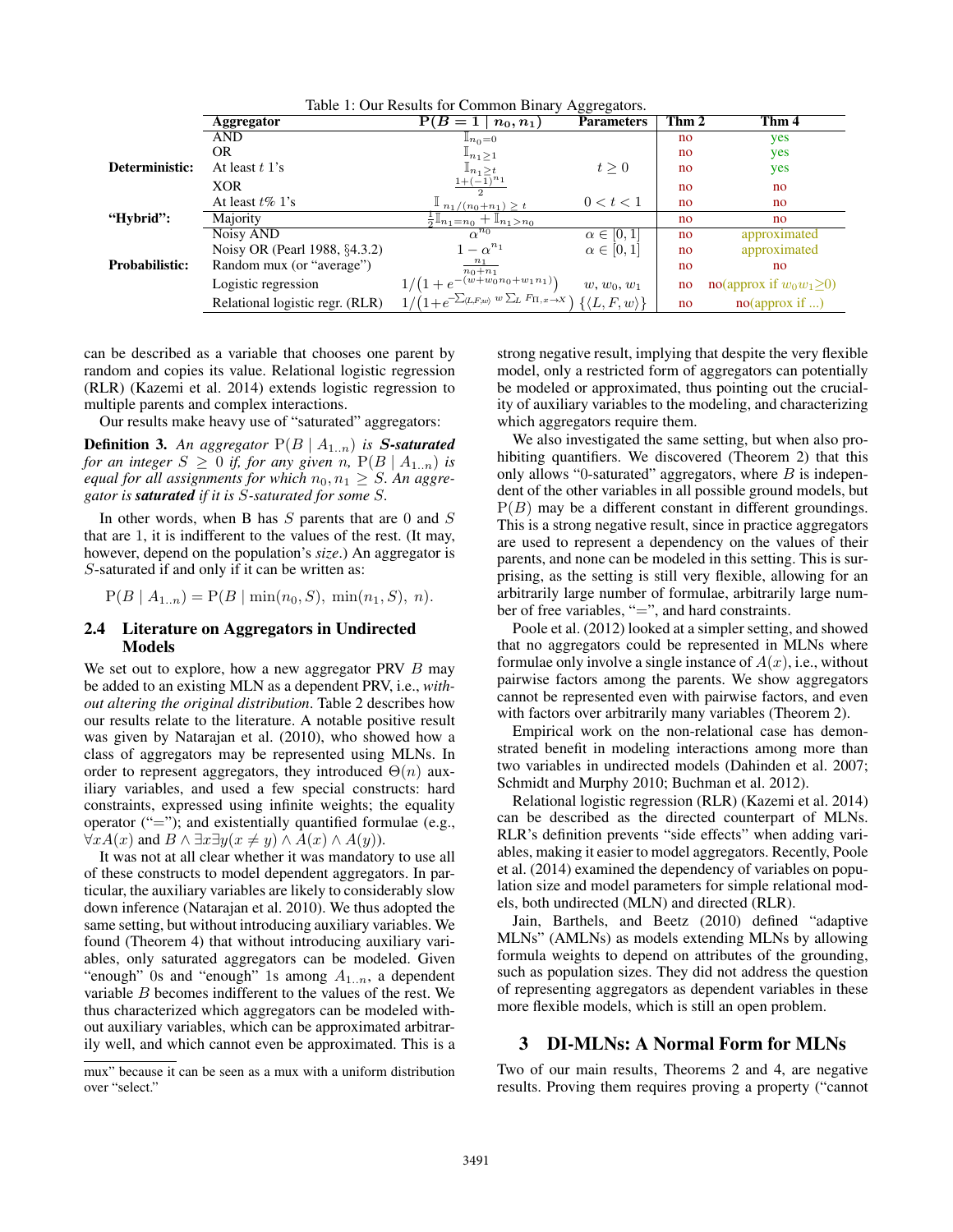| Table 2: Our Results vs. the Literature. |                                                      |                     |                          |                               |                            |  |  |  |  |
|------------------------------------------|------------------------------------------------------|---------------------|--------------------------|-------------------------------|----------------------------|--|--|--|--|
| Paper:                                   |                                                      | Poole et al. (2012) | Thm 2                    | Thm 4                         | Natarajan et al. (2010)    |  |  |  |  |
| Model:                                   | <b>Basic Model:</b>                                  | <b>MLN</b>          | <b>MLN</b>               | <b>MLN</b>                    | <b>MLN</b>                 |  |  |  |  |
|                                          | Population size:                                     | unbounded           | unbounded                | unbounded                     | unbounded                  |  |  |  |  |
|                                          | Hard constraints allowed?                            | yes                 | yes                      | yes                           | yes                        |  |  |  |  |
|                                          | # free vars per formula:                             | $0 - 1$             | $0 - \infty$             | $0-\infty$                    | $0-\infty$                 |  |  |  |  |
|                                          | " $\equiv$ " allowed?                                | no(1 lo. var)       | yes                      | yes                           | yes                        |  |  |  |  |
|                                          | $\exists$ , $\forall$ allowed?                       | no                  | no                       | yes                           | yes                        |  |  |  |  |
|                                          | Weights depend on $n$ ?                              | no                  | no                       | no                            | no                         |  |  |  |  |
| <b>Auxiliary vars:</b>                   |                                                      | 0                   |                          |                               | $\Theta(n)$                |  |  |  |  |
| Summary:                                 | Maximal factor scope:                                | $B, A_i$            | fixed, arbitrarily large | ${B, A_{1n}}$                 | ${B, A_{1n},$ aux vars $}$ |  |  |  |  |
|                                          | Flexibility:                                         | very limited flex.  | flexible                 | highly flexible               | most flexible              |  |  |  |  |
| <b>Result:</b>                           | Result type <sup><math>\pm</math></sup> :            | negative            | negative                 | negative                      | positive                   |  |  |  |  |
|                                          | Which aggregators can be<br>added as dependent PRVs? | none <sup>2</sup>   | $none2$                  | only saturated<br>aggregators | at least some              |  |  |  |  |

 $<sup>1</sup>$  A positive result (e.g., "some") is stronger when allowing less flexibility. A negative result (e.g., "none" or "only saturated") is stronger</sup> when allowing more flexibility.

<sup>2</sup> Some dependencies on *n* itself, but not on  $A_{1..n}$ , can be modeled.

represent...") for all possible MLNs. This is very difficult, as MLNs are arbitrarily large weighted sets of arbitrarily nested first-order logic formulae. To our best knowledge, our results are the first that manage to prove negative representation results for general MLNs.

To tackle the complexity of MLNs, we first suggest a simpler, yet equivalent, model. We reduce semantic complexity by having all logical variables be different (thus proofs need to check fewer cases). We reduce syntactic complexity by avoiding the (now unneeded) "=" among logical variables.

We use  $v(\varphi)$  for  $\varphi$ 's free variables, and  $\varphi_{\psi \to \psi'}$  for  $\varphi$  after replacing all occurrences of  $\psi$  with  $\psi'$ . Note that  $x \neq y$  can be seen as short for  $\neg(x = y)$ , and  $\forall x$  as short for  $\neg \exists x \neg$ .

Definition 4. *We define the distinct-individual quantifiers (DI-quantifiers)*  $\exists_{\neq}$  *("exists another") and*  $\forall_{\neq}$  *("for all other") similarly to* ∃ *and* ∀*, with the additional requirement that the logical variable be different from all other logical* variables in its scope, i.e.,  $\exists_{\neq} x \gamma := \exists x \big(\gamma \wedge \bigwedge_{y \in Y} (x \neq y)\big)$  $and \forall_{\neq} x \gamma := \neg \exists_{\neq} x \neg \gamma \equiv \forall x ((\bigwedge_{y \in Y} (x \neq y)) \rightarrow \gamma),$ *where* Y *represents the variables accessible in* x*'s scope.*

Definition 5. *A Distinct-Individuals formula (DI-formula) is a formula with no*  $\exists$ ,  $\forall$  *or "*=", *but which may contain*  $\exists_{\neq}$ *and*  $\forall_{+}$ *.* 

An unquantified DI-formula is therefore an unquantified formula with no " $=$ ".

Definition 6. *A Distinct-Individuals MLN (DI-MLN) is a model similar to MLNs except for: (1) Its formulae are DIformulae. (2) Its formulae are only instantiated when all free variables are assigned distinct individuals.*

Theorem 1. *(1) MLNs and DI-MLNs are equally expressive. (2) Unquantified MLNs and unquantified DI-MLNs are equally expressive.*

*Proof.* ∀ and  $\forall_{\perp}$  can be seen as syntactic sugar.  $\exists$  and  $\exists_{\perp}$  are interchangeable: each occurrence of  $\exists_{\neq} x \gamma$  can be replaced by  $\exists x (\gamma \wedge \bigwedge_{y \in Y} (x \neq y))$ , and each occurrence of  $\exists x \gamma$  can be replaced by  $(\exists_{\neq} x \gamma) \vee \bigvee_{y \in Y} \gamma_{x \to y}.$ 

When converting a DI-MLN to an equivalent MLN, convert each  $\exists_{+}$  to a  $\exists$ , and then replace each weighted formula  $\langle w, \varphi \rangle$  with  $\langle w, \varphi \wedge \bigwedge_{u,v \in v(\varphi)} (u \neq v) \rangle$ . This prevents  $\varphi$  from having an effect when instantiated with some free variables being equal.

When converting an MLN to an equivalent DI-MLN, convert each  $\exists$  to  $\exists_{\neq}$ , and then, for every quantified variable x, replace all occurrences of  $x = \cdot$  and  $\cdot = x$  with false. Consider a weighted formula  $\langle w, \varphi \rangle$ . "=" now only appears in  $\varphi$  among free variables. Every instantiation of  $\varphi$  defines a partition among  $v(\varphi)$ , in which x and y are in the same partition iff  $x = y$ . We can remove  $\langle w, \varphi \rangle$  and, for every partition p, add a new weighted formula  $\langle w, \phi_p \wedge \varphi \rangle$ , where  $\phi_p$  is the formula representing the partition. (For example, if  $v(\varphi) = \{x, y, z\}$ , the 5 possible partitions can be represented by:  $x \neq y \neq z \neq x, x = y \neq z, x \neq y = z$ ,  $y \neq z = x, x = y = z.$ ) Each formula  $\phi_p \wedge \varphi$  can be simplified. First, all occurrences of "=" in  $\varphi$  can be evaluated according to  $\phi_p$ . Second, whenever  $\phi_p$  determines that two free variables are equal, one can be substituted for the other, e.g.  $(x \neq y = z) \wedge (A_x \vee A_y \vee A_z)$  is replaced with  $(x \neq y = y) \wedge (A_x \vee A_y \vee A_y)$ . The remaining free variables are all distinct, so the  $\phi_p \wedge$  prefix can be dropped, because a DI-MLN only instantiates formulae when all free variables are distinct. The remaining part of the formula contains no " $=$ ".  $"="$ 

#### 4 Aggregators in Unquantified MLNs

Consider adding  $B$  as a dependent PRV to a relational model. In the grounding, the size of the factor  $P(B \mid A_{1..n})$ increases with population size. Many common undirected relational models, such as unquantified MLNs, can only model fixed-sized factors. However, Example 1 hints it might be possible to add dependent variables by decomposing  $P(B \mid A_{1..n})$  to smaller, fixed-sized (parametrized) factors. Surprisingly, this cannot be done:

Theorem 2. *Consider a positive MLN involving a single PRV* A(x)*, and assume that adding a new unparametrized*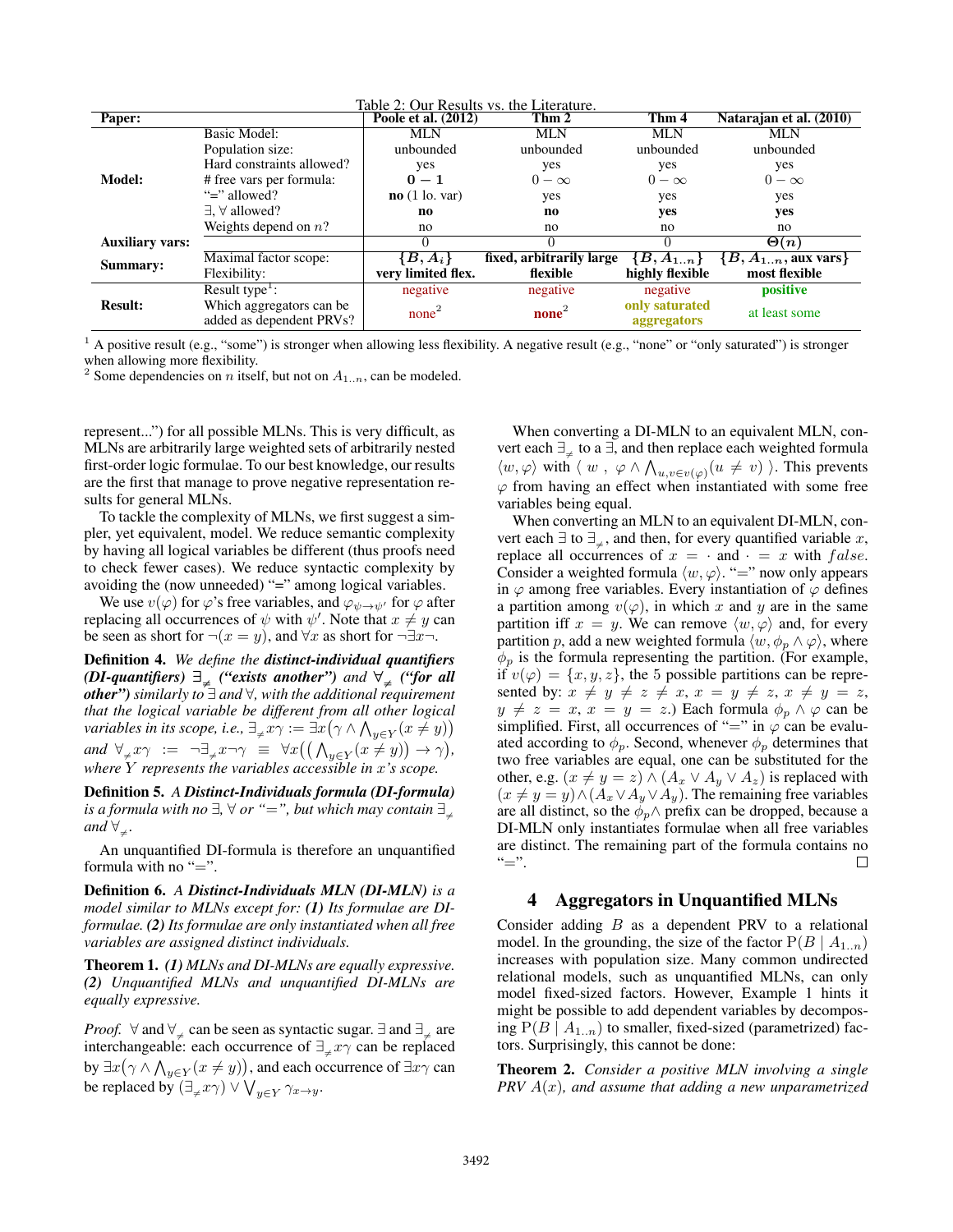*variable* B *with a set* F *of weighted* unquantified *formulae adds* B *as a dependent PRV. Then* B *is independent of its parents,* A1..n*, in all possible groundings.*

Therefore, no "useful" aggregator (e.g., none of Table 1) can be added as a dependent PRV. The theorem is proved at the end of this section.

Note that  $P(B)$  may still be different in different groundings. B cannot depend on the values of the parents, but it can depend on their *number*. This degenerate form of aggregator (this is a 0-saturated aggregator) can be expressed as:

$$
P(B | A_{1..n}) = P(B | n).
$$

Theorems 2 and 4 require the original MLN to be positive. This is because we want the aggregator's representation, F, to correctly model the aggregator on all possible inputs.

**Example 2.** *The MLN*  $\{\langle -\infty, A(x) \rangle\}$  *only assigns positive probability to the configuration*  $(A_1 = 0, \ldots, A_n = 0)$ . An *aggregator then only needs to be correctly modeled for this single configuration. XOR can then be represented by*  $\mathbb{F}$  =  ${ $\langle -\infty, B \rangle}$ *, which represents*  $P(B = 0) = 1$ *.*$ 

Such "representations" are not useful, which is why we require all input configurations to have positive probability.

Note that  $F$  *may* contain hard constraints, which are needed for representing deterministic aggregators.

#### 4.1 A Parametric Representation

In order to prove negative properties for MLNs, we first need to represent them in a simplified form. Consider an *unquantified* MLN M. Theorem 1 implies we can treat M as an unquantified DI-MLN, thus simplifying both its syntax (no "=") and semantics. The second step is to cast a DI-MLN M into a simplified, parametric form.

In any grounding,  $M$  defines a set  $F$  of grounded factors, and the unnormalized probability is defined as their product.

Consider a weighted unquantified DI-formula  $\langle w, \varphi \rangle \in$ M with k free (logical) variables  $y_1, \ldots, y_k$ . Each free variable  $y_j$  refers to one of the n individuals:  $y_j \in \{1, \ldots, n\}$ . The formula  $\varphi$  can be represented as a non-negative PF  $f_k(B, A_{y_1}, \ldots, A_{y_k})$  that is instantiated once for every *distinct* assignment of k individuals to  $y_1, \ldots, y_k$ .  $\varphi$  is thus instantiated  $\binom{n}{k}$  times (with  $\binom{n}{k} = 0$  for  $k > n$ ). A hard constraint is represented as a PF that includes zeros. We may multiply PFs with the same value of  $k$ , thus M can be represented as a finite set of PFs:  $\{f_0, \ldots, f_K\}$ . (We cannot multiply PFs with different  $k$ 's, because of the way  $k$  affects the number of factor instantiations,  $\binom{n}{k}$ .

Consider  $f_2(B, A_{y_1}, A_{y_2})$ . Both  $f_2(B, 0, 1)$  and  $f_2(B, 1, 0)$  are raised to the same power in  $P(A_{1..n}, B)$ . The individual values of  $f_2(B, 0, 1)$  and  $f_2(B, 1, 0)$  do not matter; only their product matters. We may therefore set  $f_2(B, 0, 1)$  to their product, and set  $f_2(B, 1, 0) = 1$ , thus practically eliminating it from the model. In general, it is enough to only model a PF  $f_k$  for entries with the form  $f_k(B, 0, \ldots, 0, 1, \ldots, 1)$ . Denoting the numbers of  $\overline{k_0}$  $\overbrace{k_1}$ 

consecutive 0s and 1s by  $k_0$  and  $k_1$ , we represent this entry by the parameter  $\theta_{Bk_0k_1}$ .  $f_k$  can thus be fully specified by

the set of parameters  $\{\theta_{Bk_0k_1} \ge 0 : B \in \{0,1\}, k_0, k_1 \in$  $\{0, 1, \ldots, k\}, k_0 + k_1 = k\}$ , and M, represented as  $\{f_0, \ldots, f_K\}$ , can be fully specified by  $\{\theta_{Bk_0k_1} \geq 0 : B \in$  $\{0, 1\}, k_0, k_1 \in \{0, 1, \ldots, K\}, k_0 + k_1 \leq K\}.$ 

Consider a specific assignment to  $A_{1..n}$  and B. Each parameter  $\theta_{Bk_0k_1}$  is used in the PF  $f_k$  (where  $k = k_0 + k_1$ ) which is instantiated  $\binom{n}{k}$  times, but takes effect only in factor instantiations in which the first  $k_0$  of the  $A_i$  variables involved are assigned 0 and the other  $k_1$  are assigned 1. There are  $\binom{n_0}{k_0}\binom{n_1}{k_1}$  such factor instantiations, so

$$
\prod_{f \in \mathcal{F}} f(A_{1..n}, B) = \prod_{k_0=0}^{K} \prod_{k_1=0}^{K-k_0} \theta_{Bk_0k_1}^{\binom{n_0}{k_0}\binom{n_1}{k_1}} \ge 0 \quad (1)
$$

### 4.2 Proofs

Lemma 1. *Consider adding a new unparametrized variable* B *with a set* F *of weighted unquantified formulae to a positive MLN involving a single PRV* A(x)*. In any grounding of the MLN,*  $\mathbb F$  *results in an addition of a set*  $\mathcal F_{\mathbb F}$  *of grounded factors. If we marginalize out* B*, we would get the factor*  $g(A_{1..n})$  *coupling*  $A_{1..n}$ *:* 

$$
g(A_{1..n}) := \sum_{B \in \{0,1\}} \prod_{f \in \mathcal{F}_{\mathbb{F}}} f(A_{1..n}, B) \tag{2}
$$

*Let*  $S \geq 0$  *be an arbitrary constant. Assume, for any*  $n, g(A_{1..n})$  *is equal for all assignments*  $A_{1..n}$  *for which*  $n_0, n_1 \geq S$ , and is positive:

$$
\forall n, \forall A_1, \dots, A_n, A'_1, \dots, A'_n \text{ such that } n_0, n_1, n'_0, n'_1 \ge S,
$$
  

$$
g(A_{1..n}) = g(A'_{1..n}) > 0 \tag{3}
$$

*Then*  $P(B \mid A_{1..n})$  *is S-saturated.* 

*Proof.* The proof only needs to analyze  $\mathbb{F}$ , which represents the aggregator, and not the initial or final MLNs. An MLN is a weighted set of logic formulae; and  $\mathbb{F}$ , which is a weighted set of logic formulae, can be treated as an MLN. (If the initial MLN contains no formulae, then the final MLN is  $\mathbb{F}$ .) We now treat  $\mathbb F$  as an unquantified MLN. The rest of the proof works out the consequences of assumption (3).

Assuming (3), we can name this positive constant  $g(n)$ :

 $g(n) := g(A_{1..n})$  (for any  $A_{1..n}$  such that  $n_0, n_1 \ge S$ ) (4) and using (2) and the parametric representation (1) for  $\mathbb{F}$ :

$$
U_B(n_0, n_1) := \prod_{f \in \mathcal{F}_F} f(A_{1..n}, B) = \prod_{k_0=0}^K \prod_{k_1=0}^{K-k_0} \theta_{Bk_0k_1}^{(\binom{n_0}{k_0} \binom{n_1}{k_1})} \ge 0
$$
  

$$
g(n) = \sum_{B \in \{0,1\}} U_B(n_0, n_1) \quad \text{for } n_0, n_1 \ge S \quad (5)
$$

Note that the sum,  $\sum_B U_B(n_0, n_1)$ , does not depend on  $n_0$ and  $n_1$ , rather only on  $n = n_0 + n_1$ .

An Infinite-Limit Proof Technique An MLN can be seen as an infinite set of grounded graphical models (for different population sizes) with tied weights. We found the weighttying is a constraint that can be exploited analytically, by taking limits of  $n \to \infty$ . The proofs of Lemmas 2 and 3, which are in the supplemental appendix available from the authors' web sites, are based on this core idea.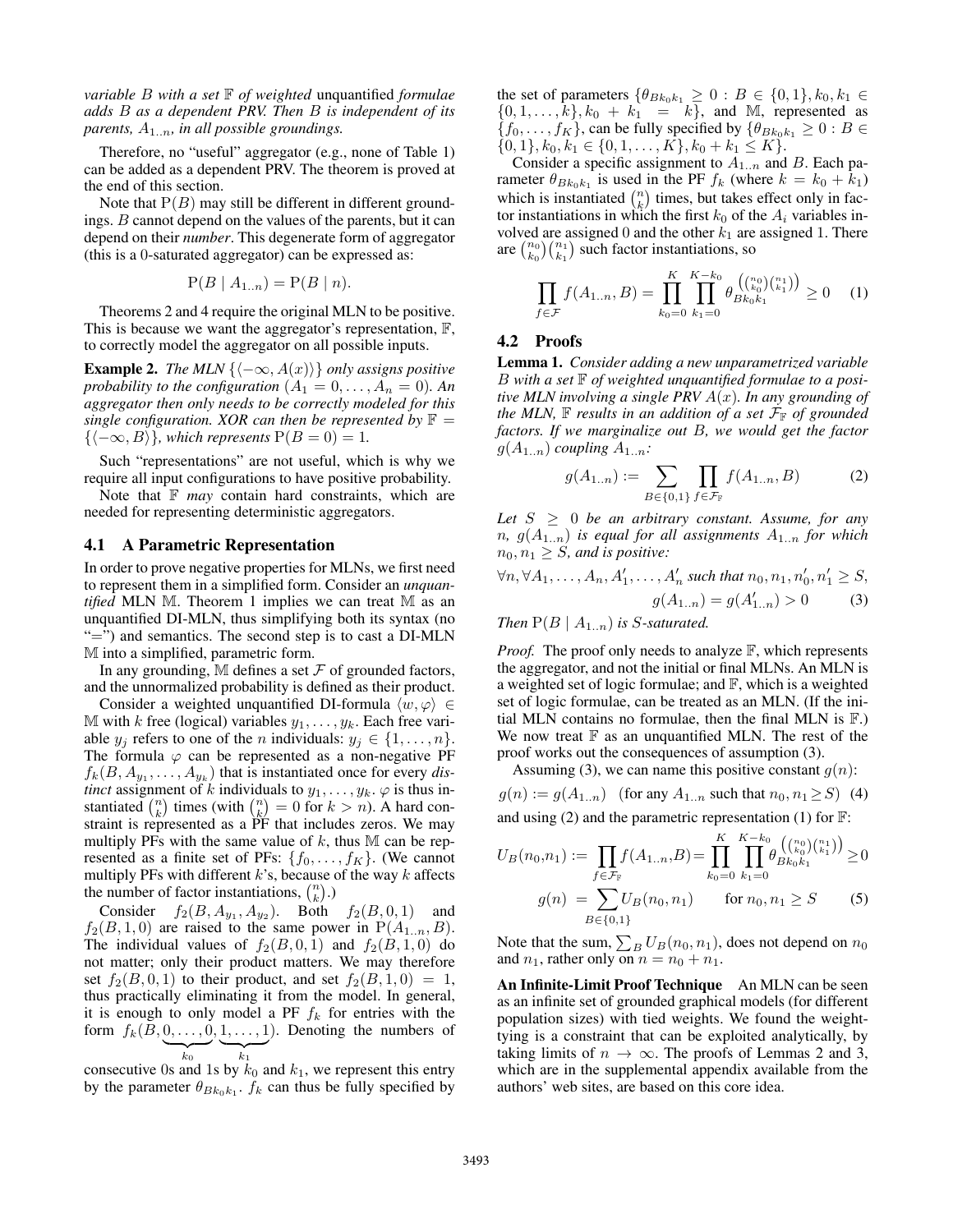**Using Limits** Consider dividing a PF  $f_k$  by a positive constant  $c_k$ , i.e.  $\theta_{Bk_0k_1}^{new} \leftarrow \theta_{Bk_0k_1}^{old}/c_k$  for all parameters  $\theta_{Bk_0k_1}$ for which  $k_0 + k_1 = k$ . This division does not change the MLN's distribution; it only changes the normalizing term  $Z(n)$  and it changes  $g(n)$ .

**Lemma 2.** *There exist constants*  $c_0, \ldots, c_K > 0$  *such that dividing each*  $f_k$  *by*  $c_k$  *leads to:* 

$$
\lim_{n \to \infty} g(n) = 1 \tag{6}
$$

Lemma 3. *Assume the factors were scaled according to Lemma 2, so* (6) *holds. Define a sequence of population sizes and assignments to*  $A_{1..n}$ *:* 

$$
n_0(t) = 2^t, \quad n_1(t) = t \quad \longrightarrow \quad n(t) = 2^t + t
$$

*and define*  $U_B(t) := U_B(n_0(t), n_1(t))$ *. Then, for any*  $b \in \{0, 1\}$ *, either*  $U_b(t) = \theta_{b00}$  or  $\lim_{t \to \infty} U_b(t) = 0$ *.* 

Assume the factors were scaled according to Lemma 2, so (6) holds. Writing (5) for the configurations defined by t, i.e.  $n_0(t)$  and  $n_1(t)$ , gives  $U_0(t) + U_1(t) =$  $g(n(t)) = g(2^t + t)$ . Taking the limit and using (6) gives  $\lim_{t\to\infty} (U_0(t) + U_1(t)) = 1$ . Using Lemma 3, and since  $\lim_{t\to\infty}U_0(t)$  and  $\lim_{t\to\infty}U_1(t)$  cannot simultaneously be 0, at least one must be a positive constant:  $\exists b \in \}$  $\{0, 1\}, U_b(n_0, n_1) = \theta_{b00} > 0$ . Factors from the original MLN do not involve B, so  $P(B \mid A_{1..n})$  is proportional to the product of the factors in  $\mathcal{F}_{\mathbb{F}}$ :  $P(B \mid A_{1..n}) \propto$  $\prod_{f \in \mathcal{F}_{\mathbb{F}}} f(A_{1..n}, B) = U_B(n_0, n_1)$ . So, for  $n_0, n_1 \geq S$ :

$$
P(B = b \mid A_{1..n}) = \frac{U_b(n_0, n_1)}{U_0(n_0, n_1) + U_1(n_0, n_1)} = \frac{\theta_{b00}}{g(n)}
$$

*B* therefore does not depend on  $A_{1..n}$  when  $n_0, n_1 \geq S$ , so  $P(B \mid A_{1..n})$  is S-saturated. П

*Proof of Theorem 2.* Since *B* is added as a dependent variable, if we were to marginalize  $B$  out, we would not get a factor coupling  $A_{1..n}$  (here we implicitly assumed the original MLN is positive). In other words,  $g(A_{1..n})$  must be a positive constant  $(g(A_{1..n})$  may depend on  $n$  – but not on  $A_{1..n}$ ). Lemma 1 with  $S = 0$  gives that  $P(B \mid A_{1..n})$  is 0saturated, therefore B is independent of  $A_{1..n}$ .  $\Box$ 

# 5 Aggregators in Quantified MLNs

Quantifiers can create factors over all ground variables. Surprisingly, quantifiers, even when nested, only increase expressiveness in a very limited manner, by only allowing "exceptions" when  $n_0$  < threshold or  $n_1$  < threshold:

**Theorem 3.** For every DI-formula  $\varphi$  using the PRVs  ${A(x), B}$  *there is an unquantified DI-formula*  $\varphi_{unq}$  *and an integer*  $S_{\varphi}$ *, such that*  $\varphi_{unq} \equiv \varphi$  *whenever*  $n_0, n_1 \geq S_{\varphi}$ *.* 

Theorem 3 can be extended to regular (non-DI) formulae.

**Example 3.**  $(\forall_{\neq} x A(x))_{ung} \equiv false$  and  $S_{(\forall_{\neq} x A(x))} = 1$ , *because*  $(\forall_{\neq} x A(x)) \equiv false$  *whenever*  $n_0, n_1 \geq 1$ *.* 

An additional example is in the supplemental appendix.

*Proof.* We prove by induction on the structure of  $\varphi$ . For  $\varphi \in$  ${true, false, B, A(x)}$ , we may pick  $\varphi_{unq} = \varphi$  with  $S_{\varphi} = \varphi$ 0. We may also pick  $(\neg \varphi)_{unq} = \neg(\varphi_{unq})$  with  $S_{\neg \varphi} = S_{\varphi}$ ,  $(\varphi \vee \psi)_{u n q} = (\varphi_{u n q}) \vee (\psi_{u n q})$  with  $S_{\varphi \vee \psi} = \max(S_\varphi, S_\psi),$ and similarly for  $\varphi \wedge \psi$ .  $\forall_{\neq} x \varphi$  may be treated as  $\neg \exists_{\neq} x \neg \varphi$ . Finally, pick  $(\exists_{\neq} x \varphi)_{unq}$  =  $(\varphi_{A(x) \to true})_{unq}$ ∨  $(\varphi_{A(x)\to false})_{ung}$  and  $S_{(\exists_{\neq} x \varphi)} = \max(S_{\varphi}, |v(\varphi)| + 1)$ . x appears in  $\varphi$  only as part of  $A(x)$ , so  $\exists_{\neq} x \varphi$   $\equiv$  $\exists_{\neq} x((A(x) \land \varphi_{A(x) \to true}) \lor (\neg A(x) \land \varphi_{A(x) \to false})).$ Assume  $n_0, n_1 \geq S_{(\exists_{\neq} x \varphi)}$ . Since  $n_0, n_1 \geq |v(\varphi)| + 1$ , there is at least one individual not bound by  $v(\varphi)$  for which  $A(x) = 1$ , and at least one for which  $A(x) = 0$ , so  $\exists_{\neq} x \varphi \equiv \varphi_{A(x) \to true} \vee \varphi_{A(x) \to false}$ . And since  $n_0, n_1 \ge$  $S_{\varphi}, \exists_{\neq} x \varphi \equiv (\varphi_{A(x) \to true})_{unq} \lor (\varphi_{A(x) \to false})_{unq} \equiv$  $(\exists x\check{\omega})$  $\Box$ 

$$
\frac{1}{2}x\varphi\big)_{unq}.
$$

We now extend Theorem 2 to support quantifiers in  $\mathbb{F}$ :

Theorem 4. *Consider a positive MLN involving a single PRV* A(x)*, and assume that adding a new unparametrized variable* B *with a set* F *of weighted formulae adds* B *as a dependent PRV. Then*  $P(B|A_{1..n})$  *is a saturated aggregator.* 

Theorem 4 shows that even in a very general and flexible setting, only a special class ("saturated") of aggregators can be added as dependent PRVs. However, some aggregators may be approximated to arbitrary precision by saturated aggregators with sufficiently high values for S. (This may, however, necessitate formulae with deeper nested existential quantifiers, as can be hinted by the proof of the theorem.) The rightmost columns of Table 1 show what our results imply for the aggregators: whether they can be added as dependent PRVs, can be approximated with arbitrary precision, or cannot even be approximated.

Example 4. *Random mux cannot be approximated by a saturated aggregator. Any given saturated aggregator is* S*-saturated for some* S*. For*  $n = 10S$ ,  $P_{r,mux}(B=1 | n_0=9S, n_1=S) = 0.1$  and  $P_{rmuux}(B=1 \mid n_0 = S, n_1 = 9S) = 0.9$ , but the given *aggregator cannot distinguish between these two inputs.*

*Proof of Theorem 4.* We start similarly to the proof of Theorem 2. B is added as a dependent variable, so if we marginalize it out, we would not get a factor coupling  $A_{1..n}$ .  $g(A_{1..n})$ must therefore be a positive constant (which may depend on n). However, we cannot use Lemma 1, as it relies on  $\mathbb F$  being unquantified in order to derive the parametric representation.

Form  $\mathbb{F}_{unq}$  by replacing every formula  $\varphi \in \mathbb{F}$  with the unquantified formula  $\varphi_{unq}$  guaranteed by Theorem 3, and let  $S_{\mathbb{F}} := \max_{\varphi \in \mathbb{F}} S_{\varphi}$ . Let  $\mathbb{M}_{\mathbb{F}}$  be the MLN with the addition of  $\mathbb{F}$ , and  $\mathbb{M}_{\mathbb{F}_{unq}}$  be the MLN with the addition of  $\mathbb{F}_{unq}$  instead. For any joint assignment in which  $n_0, n_1 \geq S_{\mathbb{F}}$ ,  $\mathbb{M}_{\mathbb{F}}$  and  $\mathbb{M}_{\mathbb{F}_{u nq}}$  are indistinguishable: their unnormalized joint probabilities are the same, and so are their  $g(A_{1..n})$ 's. Since, for any n,  $g_{\scriptscriptstyle F}(A_{1..n})$  is a positive constant,  $g_{\scriptscriptstyle Funq}(A_{1..n})$  is the same positive constant for all assignments in which  $n_0, n_1 \geq$  $S_{\mathbb{F}}$ . Applying Lemma 1 with  $S = S_{\mathbb{F}}$  to  $\mathbb{F}_{unq}$  tells us that  $\overline{P}_{\mathbb{M}_{\mathbb{F}_{unq}}}(B \mid A_{1..n})$  is  $S_{\mathbb{F}}$ -saturated.  $\mathbb{M}_{\mathbb{F}}$  is indistinguishable